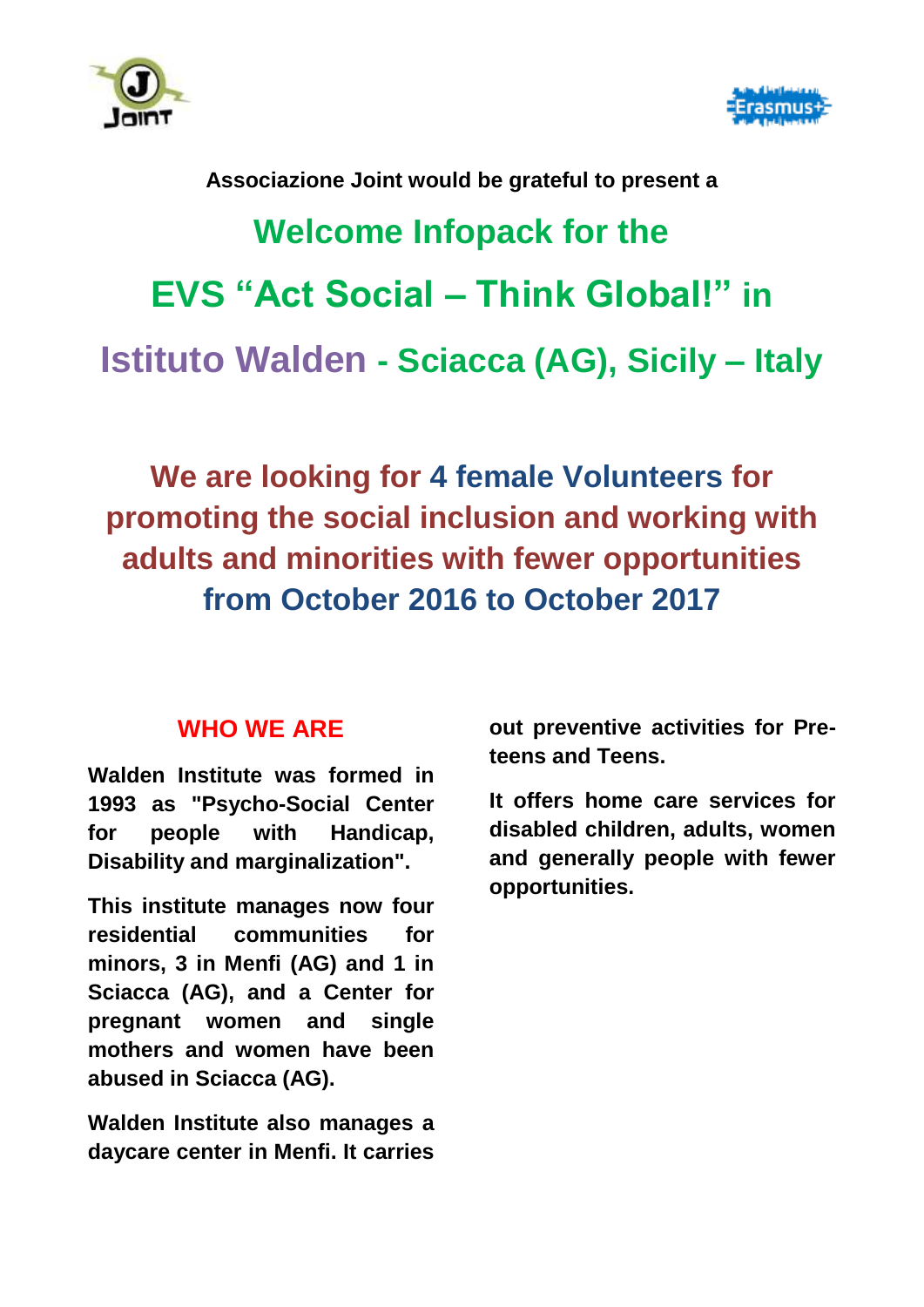



#### **WHAT WE DO**

**Our staff is composed of 55 women and 2 boys, divided in the three centers between Sciacca and Menfi.**

**Recently, the cooperative has focused on the integration of disadvantaged people, former drug addicts or alcoholics, and women and men who have been in jail. Walden Institute has also opened an office in support of family relationships and educational responsibilities.**

**Today the organization has a strong experience. This is the result of a strong professional identity and an effective collaboration among all the staff members, who have been able to adapt to different situations and changes. Walden Institute has always operated in social work field, using the knowledge and the experience of everyday life in order to remove obstacles and thus strengthen and consolidate the various cognitive processes and training.**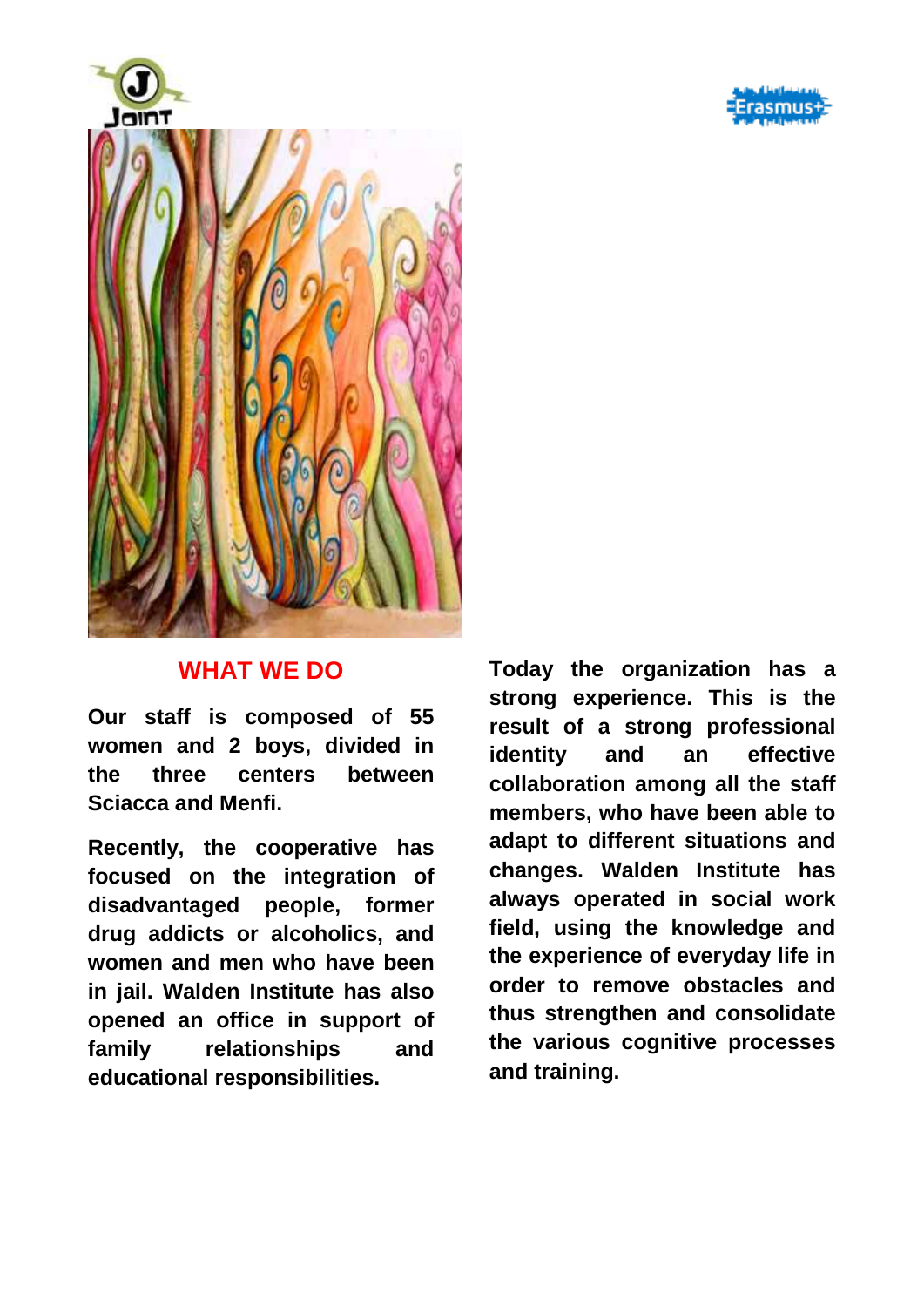





#### **PROJECT CONTEXT**

**Sciacca is a town in the [province](https://en.wikipedia.org/wiki/Province_of_Agrigento)  [of Agrigento](https://en.wikipedia.org/wiki/Province_of_Agrigento) on the south western coast of [Sicily.](https://en.wikipedia.org/wiki/Sicily) It has noteworthy views of the [Mediterranean Sea.](https://en.wikipedia.org/wiki/Mediterranean_Sea)**

**Sciacca is an historic fishing port on the southern coast of** 

**Sicily. A workaday town rather than a polished tourist destination, it is famed for its ceramics, its thermal baths and its religious festivals, as well as for its large fishing fleet.**

**The 4 volunteers will be hosted in an independent apartment in the centre of Sciacca.** 

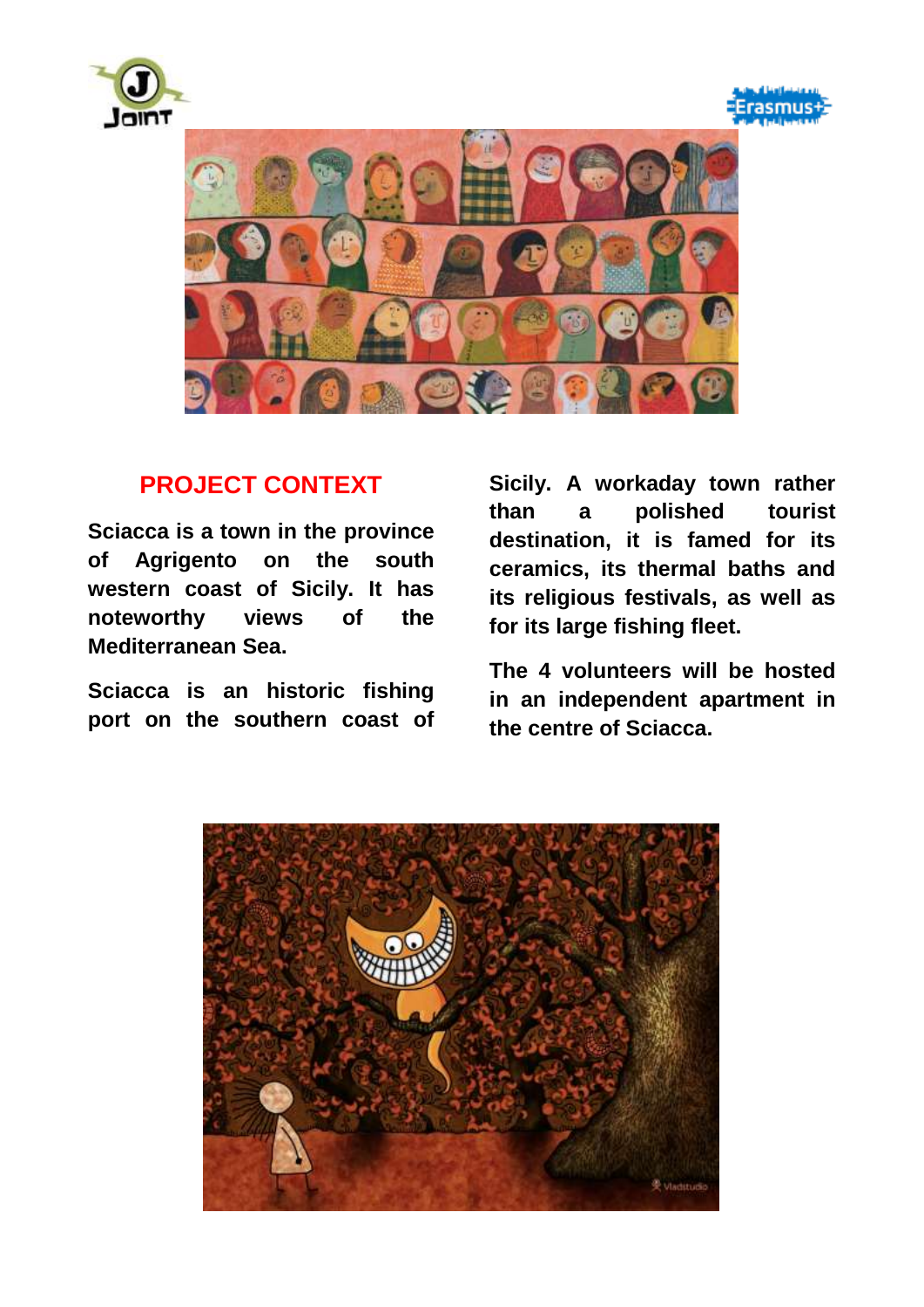



#### **MAIN ACTIVITIES**

**The 4 EVS volunteers will be involved in different activities with children and teenagers from 0 to 17 years old, in the educational centers of Sciacca.**

**The principal tasks they will carry out are:**

**• Support and help children between 0 and 17 in after-school activities, helping them with home-work and giving supplementary lessons if needed.**

**• Organize together with the staff and the local volunteers recreational activities to create moments of animation such as** 

**games and workshops on art, music, kitchen, sports**

**• Organize together with the staff linguistic workshops in English and/or in their own language.**

**• Organize new events like carnivals, storytelling evenings and outdoor activities in different locations.**

**• Support the staff and the other volunteers with excursions to the beach, swimming pools and many other kind of activities that take place mostly in summer time**

**• Help the staff and the local volunteers in food preparation and in cleaning the premises before and after services**

# **WE ARE LOOKING FOR 4 VOLUNTEERS WITH:**

- **Knowledge and experience of working with people with fewer opportunities**
- **Creative, patient and proactive person**
- **Basic skills of Italian language**
- **A friendly, communicative and active attitude**
- **Wishing of development interpersonal relationship**
- **Strong interest in working with young people with fewer opportunities**
- **Willingness for live in a small, traditional and provincial town**